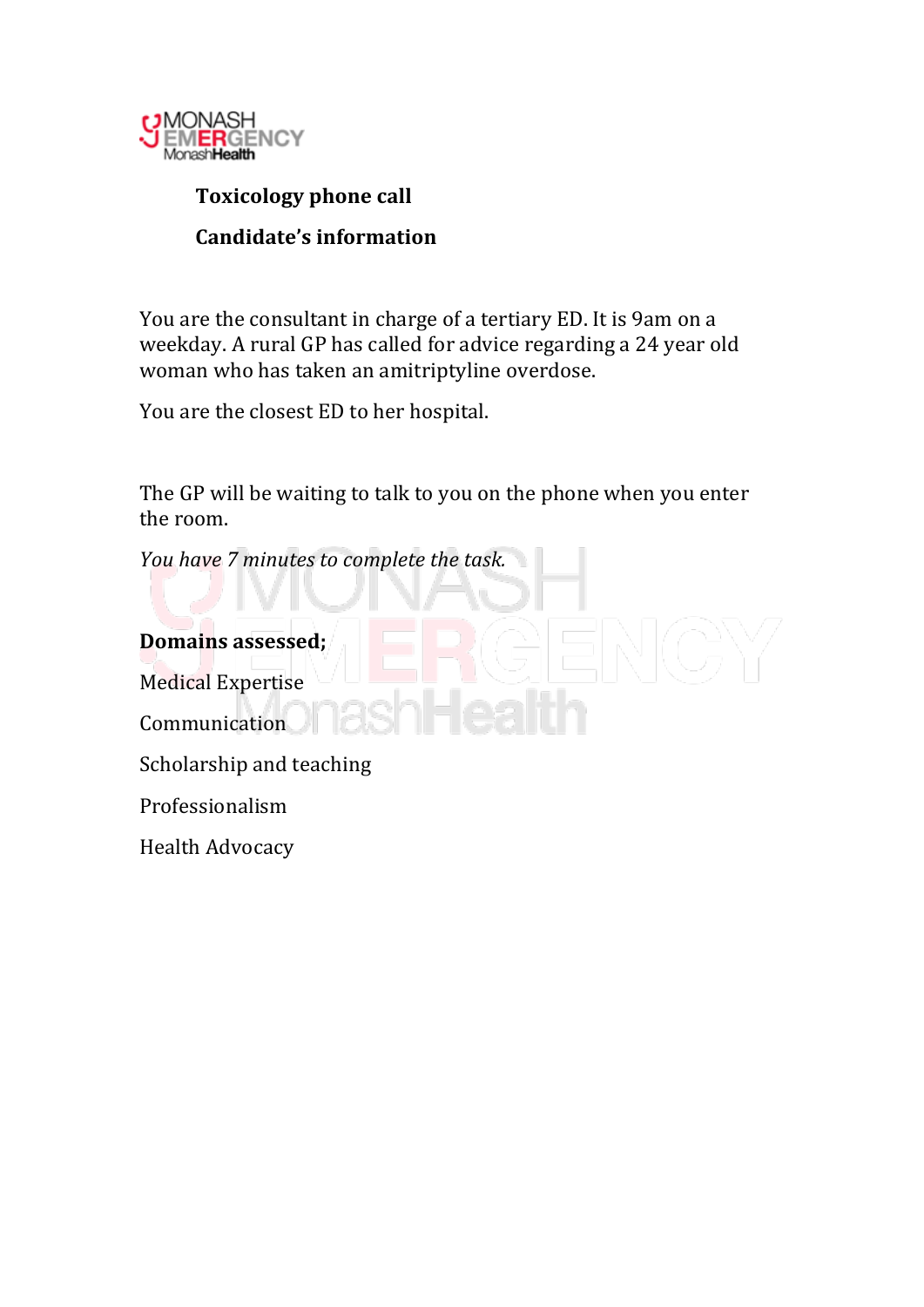

### **Actor!information**

You are an experienced GP/anaesthetist working in a small rural ED 90 minutes drive from the nearest tertiary ED. You have intubating skills.

Your patient, a 24 year old woman (60kg) has taken 18 x 50mg  $(15mg/kg)$  of amitriptyline 2 hours ago.

Current vital signs:

GCS 10, agitated.



You have not managed an overdose like this before and ask for advice on what to do.

If the candidate asks about the ECG, you should offer to fax it to them. Ask the candidate for their interpretation of the ECG.

There is no local retrieval service. A MICA ambulance will be available to transport the patient to the tertiary ICU but not for a few hours.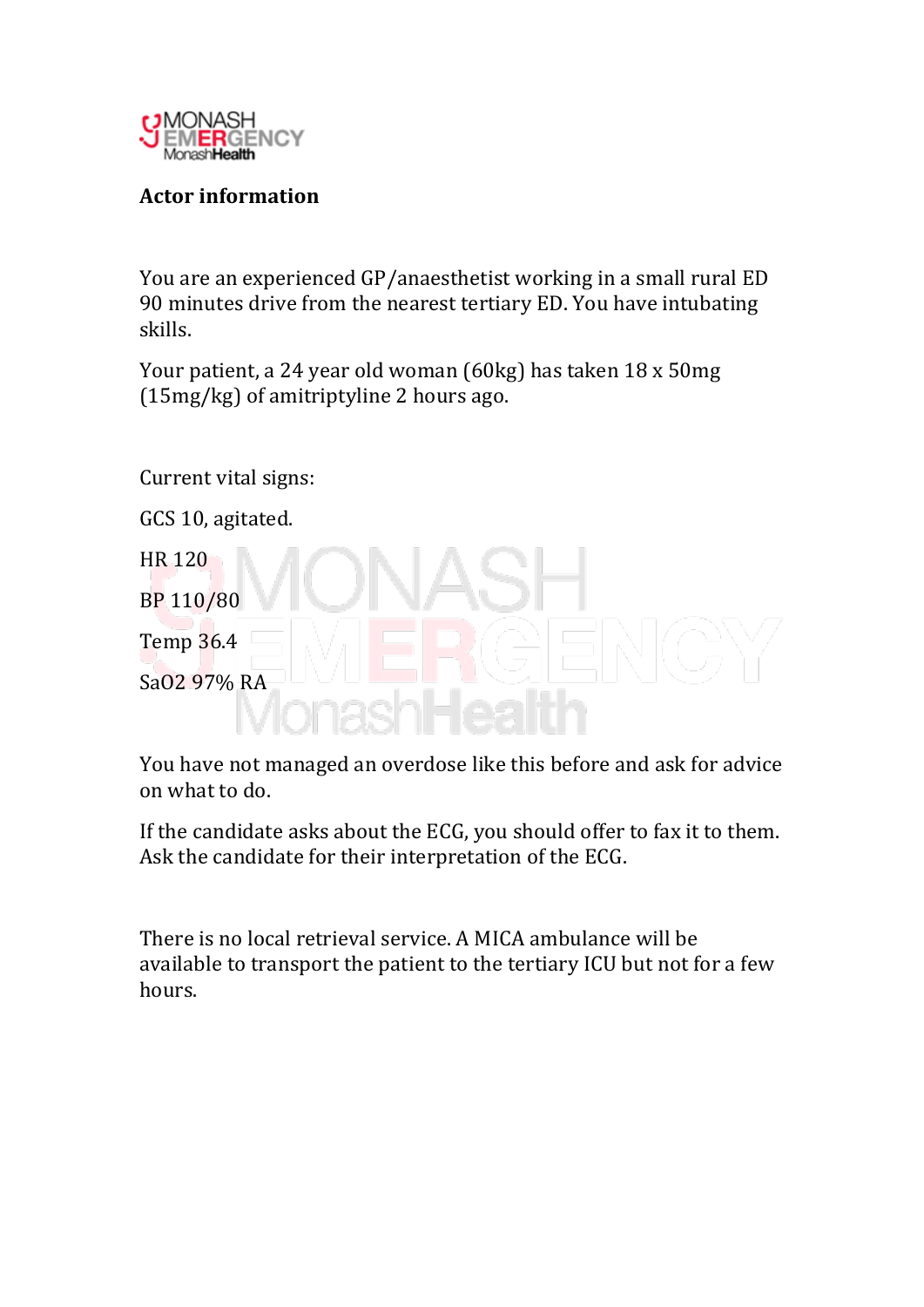

| <b>Domain</b>    | <b>Criteria for High Rating</b>                                      |  |  |  |  |  |  |  |
|------------------|----------------------------------------------------------------------|--|--|--|--|--|--|--|
| <b>Medical</b>   | <b>Expectations of candidate:</b>                                    |  |  |  |  |  |  |  |
| <b>Expertise</b> | Hx - relevant PMHx, co-ingestants, seizures                          |  |  |  |  |  |  |  |
|                  | Ex - vital signs, clarifies conscious state in particular            |  |  |  |  |  |  |  |
|                  | Ix - ECG - recognize QRS widening (120ms)                            |  |  |  |  |  |  |  |
|                  | $-VBG$                                                               |  |  |  |  |  |  |  |
|                  | - glucose                                                            |  |  |  |  |  |  |  |
|                  | Mx – urgent intubation, hyperventilation, NaHCO3, IVF                |  |  |  |  |  |  |  |
|                  | - serial ECG                                                         |  |  |  |  |  |  |  |
|                  | NGT (charcoal)                                                       |  |  |  |  |  |  |  |
|                  | <b>IDC</b>                                                           |  |  |  |  |  |  |  |
| Communication    | Verbal clarity, conciseness, specificity - ability for GP to follow  |  |  |  |  |  |  |  |
|                  | directions                                                           |  |  |  |  |  |  |  |
|                  | Explanation of findings to patient, further investigation and        |  |  |  |  |  |  |  |
|                  | management                                                           |  |  |  |  |  |  |  |
|                  |                                                                      |  |  |  |  |  |  |  |
| Professionalism  | Professional approach                                                |  |  |  |  |  |  |  |
|                  | Recognition of skills of GP, non judgmental                          |  |  |  |  |  |  |  |
|                  |                                                                      |  |  |  |  |  |  |  |
|                  | Recognition of management challenges to GP posed by this scenario    |  |  |  |  |  |  |  |
| Scholarship and  | Answers appropriate questions of GP accordingly                      |  |  |  |  |  |  |  |
| teaching         | Ensures adequate understanding by GP                                 |  |  |  |  |  |  |  |
| <b>Health</b>    | Assist appropriately as required in arranging delivery of definitive |  |  |  |  |  |  |  |
| <b>Advocacy</b>  | care to this patient                                                 |  |  |  |  |  |  |  |